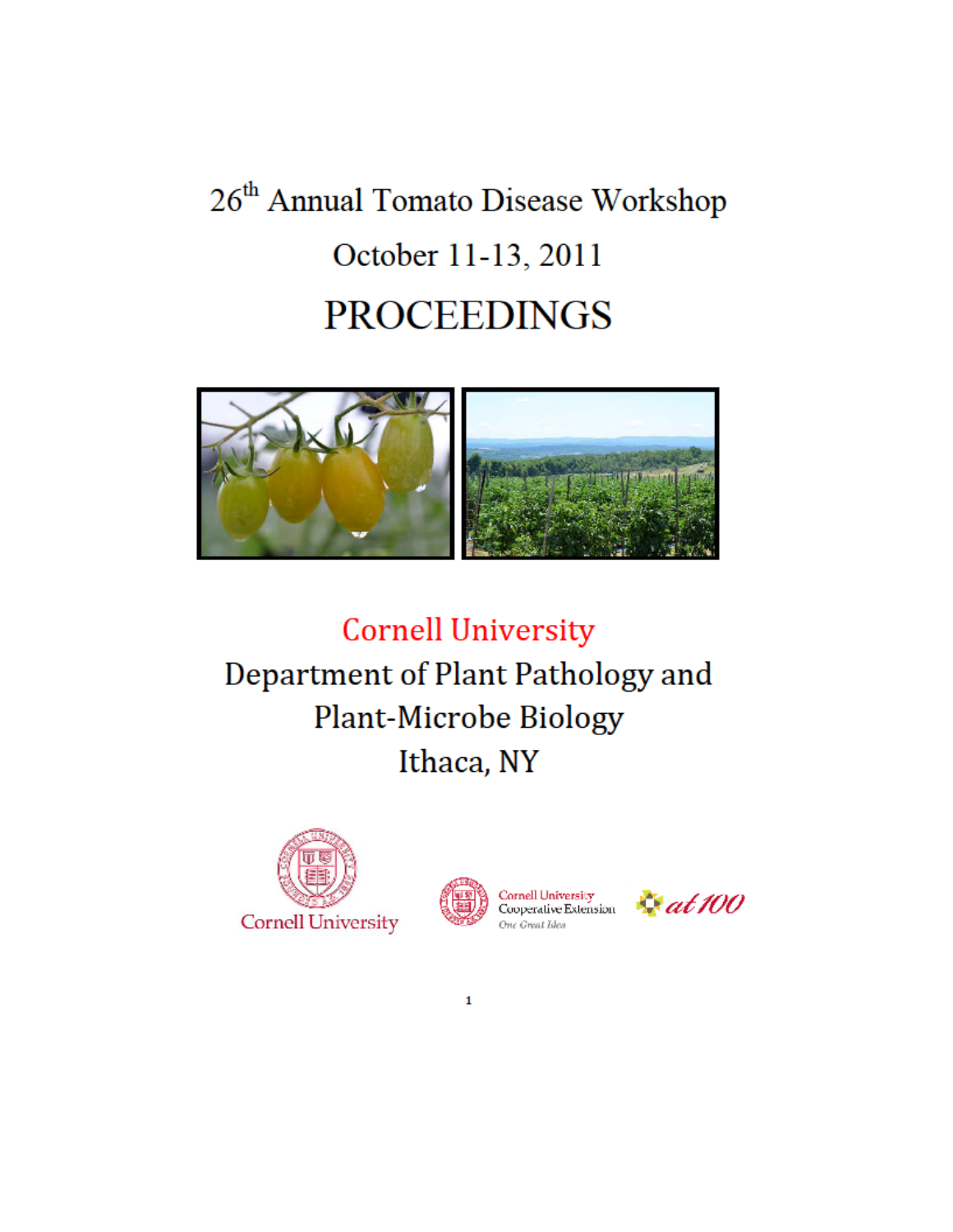## **26th Annual Tomato Disease Workshop October 11-13, 2011 Cornell University Holiday Inn, Ithaca, NY 14850 Convener: Tom Zitter**

## **Tuesday, October 11, 2011**

| $8:00 - N$ oon<br><b>Concludes</b> | Tomato Breeder's Roundtable and Workshop (under separate registration) -<br>Holiday Inn                                                                                                                                                                  |
|------------------------------------|----------------------------------------------------------------------------------------------------------------------------------------------------------------------------------------------------------------------------------------------------------|
| $12:00 - 12:45$ pm                 | Travel to SolCAP - Pick up Registration Packet and name tags in the Holiday Inn<br>lobby and load up for trip to Cornell (vans provided or your own transportation with<br>parking permits provided as arranged)                                         |
| $1:00 - 5:00$ pm                   | SolCAP Workshop - Mann Library Computer Lab, Cornell University Transportation<br>needed to and from Holiday Inn; Break provided on Campus, and return to Holiday Inn                                                                                    |
| 5:00-7:30 pm                       | Registration in lobby of Holiday Inn (Pickup registration information)                                                                                                                                                                                   |
| $6:30 - 9:30$ pm                   | Welcome Reception at Finger Lakes Wine Center (Hors d'oeuvres and cash bar)                                                                                                                                                                              |
| Wednesday, October 12, 2011        |                                                                                                                                                                                                                                                          |
| $7:00 - 8:15$ am                   | Continental Breakfast - Holiday Inn Ballroom                                                                                                                                                                                                             |
| $7:30 - 8:30$ am                   | <b>Registration - Holiday Inn lobby</b>                                                                                                                                                                                                                  |
| 8:30 am                            | <b>Introductions</b><br>Moderator - Tom Zitter, Department of Plant Pathology and Plant-Microbe Biology,<br>Cornell University, Ithaca, NY.                                                                                                              |
|                                    | Welcome from CALS and CCE - Chris Watkins, Assoc. Director, CALS & Cooperative<br>Extension Administration, Cornell University, Ithaca, NY.                                                                                                              |
| 8:40                               | The tomato genome sequence: an enabling platform for tomato biology - James<br>Giovannoni, USDA-ARS Robert W. Holley Center and Boyce Thompson Institute for<br>Plant Research, Cornell University, Ithaca, NY. 1 (Abstract) (PowerPoint)                |
| 9:05                               | Of tomatoes, genomes and databases (http://solgenomics.net/) - Lukas Muller,<br>Boyce Thompson Institute for Plant Research, Cornell University, Ithaca, NY. 2<br>(Abstract) (PowerPoint)                                                                |
| 9:30                               | Molecular basis of resistance to bacterial speck disease in tomato - Greg Martin,<br>Boyce Thompson Institute for Plant Research & Department of Plant Pathology and<br>Plant-Microbe Biology, Cornell University, Ithaca, NY. 3 (Abstract) (PowerPoint) |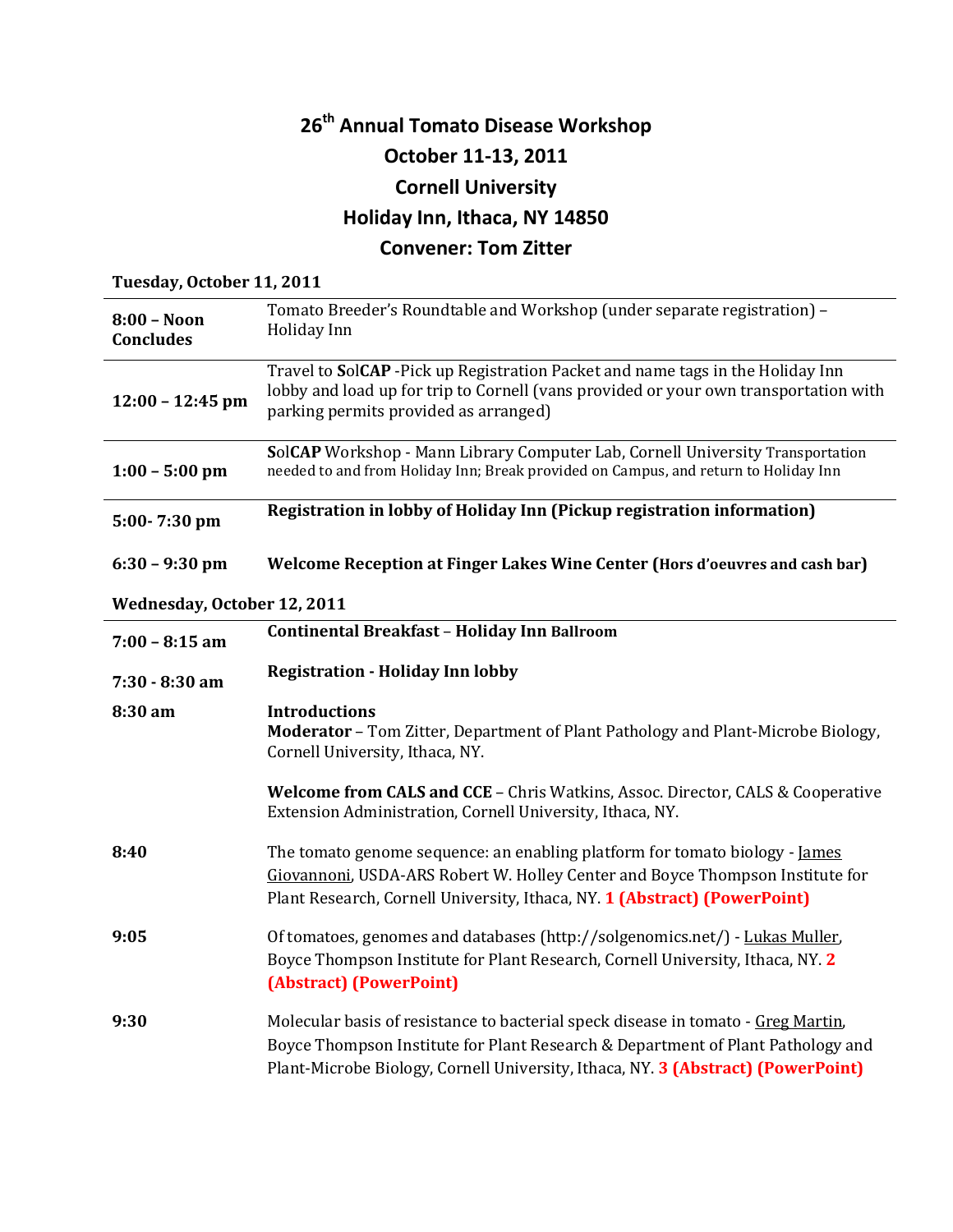| 9:55            | Multilayered strategies for attack, defense and counter-defense in the plant cell wall<br>- Jocelyn Rose, Department of Plant Biology, Cornell University, Ithaca, NY. 4<br>(Abstract) (PowerPoint)                                                                                                                                                                                                                                                                                                                                                                                                                                                  |
|-----------------|------------------------------------------------------------------------------------------------------------------------------------------------------------------------------------------------------------------------------------------------------------------------------------------------------------------------------------------------------------------------------------------------------------------------------------------------------------------------------------------------------------------------------------------------------------------------------------------------------------------------------------------------------|
| $10:15 - 10:25$ | <b>Discussion of previous talks</b>                                                                                                                                                                                                                                                                                                                                                                                                                                                                                                                                                                                                                  |
| 10:25           | Break - Sponsored by Boyce Thompson Institute for Plant Research                                                                                                                                                                                                                                                                                                                                                                                                                                                                                                                                                                                     |
| 10:45           | Integrated food safety and plant health approach to controlling microbial hazards in<br>greenhouse tomatoes - Sanja Ilic <sup>1</sup> , Sally Miller <sup>2</sup> , Melany Ivey <sup>2</sup> , Xuilan Xu <sup>2</sup> , Fulya<br>Baysal-Gurel <sup>2</sup> , and Jeff Lejeune <sup>1</sup> , <sup>1</sup> Food Animal Health Research Program,<br><sup>2</sup> Department of Plant Pathology, The Ohio State University, Wooster, OH. 5<br>(Abstract) (PowerPoint)                                                                                                                                                                                   |
| 11:05           | Development of non-invasive inoculation methods of tomato fruit with Geotrichum<br>candidum for the purpose of improving post-harvest disease management strategies<br>- Kathryn Fiedler and Steve Rideout, Virginia Tech - Eastern Shore AREC, Painter, VA.<br><b>6 (Abstract) (PowerPoint)</b>                                                                                                                                                                                                                                                                                                                                                     |
| 11:25           | Challenges of providing tomatoes that are locally grown for large end retailers and<br>CSAs - Amy Hepworth, Hepworth Farms, Hudson Valley, Milton, NY. 7 (Abstract)<br>(PowerPoint)                                                                                                                                                                                                                                                                                                                                                                                                                                                                  |
| 11:45           | Launch of "Focus on Tomato" to a national audience - Phillip Bogdan, Communications<br>Manager, Plant Management Network International, St. Paul, MN. 8 (Abstract)<br>(PowerPoint)                                                                                                                                                                                                                                                                                                                                                                                                                                                                   |
| 12:00 pm        | Lunch - Sponsored by <b>BASF</b>                                                                                                                                                                                                                                                                                                                                                                                                                                                                                                                                                                                                                     |
| $1:00$ pm       | <b>Session resumes</b><br>Moderator - Teresa Rusinek, CCE, Sr. Extension Educator, Kingston, NY (Ulster Co.)                                                                                                                                                                                                                                                                                                                                                                                                                                                                                                                                         |
| 1:00            | Using small RNA technology to efficiently identify tomato viruses and viroids in<br>mixed-infected field samples - Kai-Shu Ling <sup>1</sup> , Rugang Li <sup>1</sup> , Patrick, Wechter <sup>1</sup> , Alvaro<br>Hernandez <sup>2</sup> and Zhangjun Fei <sup>3</sup> . <sup>1</sup> USDA-ARS, U.S. Vegetable Laboratory, Charleston,<br>SC, <sup>2</sup> W.M. Keck Center for Comparative and Functional Genomics, University of<br>Illinois at Urbana-Champaign, Urbana, IL, <sup>3</sup> Boyce Thompson Institute, USDA-ARS,<br>Robert W. Holley Center for Agriculture and Health, Cornell University, Ithaca, NY. 9<br>(Abstract) (PowerPoint) |
| 1:20            | Recessive begomovirus resistance from the Solanum Lycopersicum cv. 'Tyking' is<br>conferred by the Ty-5 locus - Samuel F. Hutton <sup>1</sup> , John W. Scott, and David J. Schuster.<br>IFAS, University of Florida, Gulf Coast Research & Education Center, Wimauma, FL.<br><b>10 (Abstract) (PowerPoint)</b>                                                                                                                                                                                                                                                                                                                                      |
| 1:40            | Spotty results in our Sw-7 tomato spotted wilt virus research - [.W. Scott <sup>1</sup> , S. F.<br>Hutton <sup>1</sup> , S. M. Olson <sup>2</sup> , and M.R. Stevens <sup>3</sup> . <sup>1</sup> University of Florida, Gulf Coast Research &                                                                                                                                                                                                                                                                                                                                                                                                        |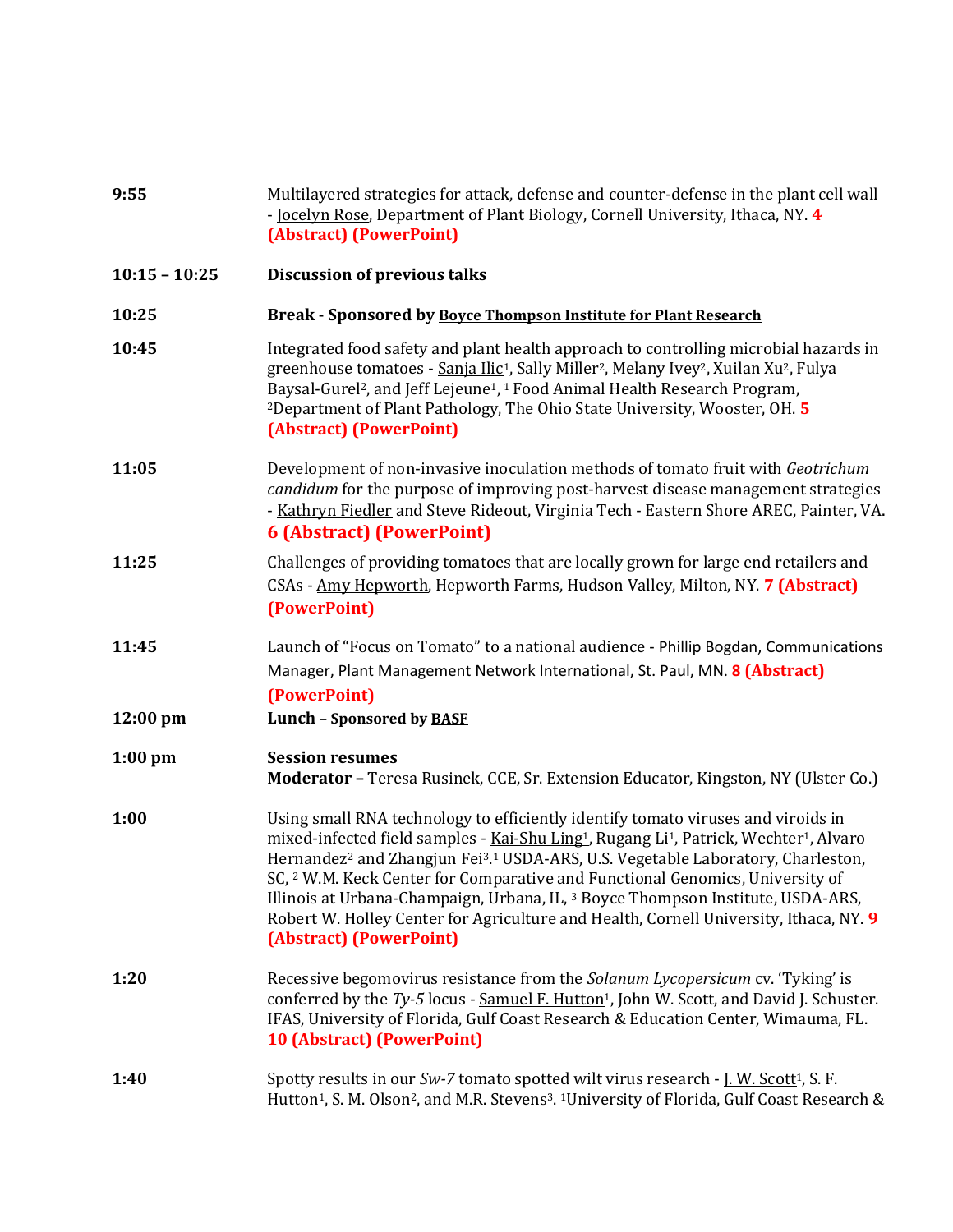|      | Education Center, Wimauma, FL; <sup>2</sup> North Florida Research & Education Center,<br>Quincy, FL; <sup>3</sup> Brigham Young University, Dept. of Plant and Animal Sciences, Provo,<br>UT. 11 (Abstract) (PowerPoint)                                                                                                                                                                                                                                                                                                                                                                                                                                               |
|------|-------------------------------------------------------------------------------------------------------------------------------------------------------------------------------------------------------------------------------------------------------------------------------------------------------------------------------------------------------------------------------------------------------------------------------------------------------------------------------------------------------------------------------------------------------------------------------------------------------------------------------------------------------------------------|
| 2:00 | Combining insect resistance with virus resistance to construct a dual system of virus<br>control - Martha A. Mutschler <sup>1</sup> , Darlene DeJong <sup>1</sup> , Jessica Houle <sup>2</sup> , and George<br>Kennedy <sup>2</sup> . <sup>1</sup> Department of Plant Breeding and Genetics, Cornell University, Ithaca,<br>NY; <sup>2</sup> Department of Entomology, North Carolina State University. Raleigh, NC. 12<br>(Abstract) (PowerPoint)                                                                                                                                                                                                                     |
| 2:20 | Determining the impacts of acylsugar characteristics on whitefly response - Brian<br>Leckie, Darlene DeJong, and Martha Mutschler, Dept. of Plant Breeding and Genetics,<br>Cornell University, Ithaca, NY. 13 (Abstract) (PowerPoint)                                                                                                                                                                                                                                                                                                                                                                                                                                  |
| 2:40 | Screening of Solanum pimpinellifolium accessions for resistance to Xanthomonas<br>gardneri - Debora Liabeuf <sup>1</sup> , Sung-Chur Sim <sup>2</sup> , David Francis <sup>2</sup> . <sup>1</sup> Agrocampus Ouest,<br>Centre d'Angers, Institut National d'Horticulture et de Paysage <sup>2</sup> The Ohio State<br>University, Ohio Agricultural Research and Development Center, Dept. of<br>Horticulture and Crop Sciences, The Ohio State University, Wooster, OH. 14<br>(Abstract) (PowerPoint)                                                                                                                                                                  |
| 3:00 | <b>Break - Sponsored by DuPont</b>                                                                                                                                                                                                                                                                                                                                                                                                                                                                                                                                                                                                                                      |
|      |                                                                                                                                                                                                                                                                                                                                                                                                                                                                                                                                                                                                                                                                         |
| 3:20 | Identification of useful sources of bacterial wilt resistance in tomato - Dilip R.<br>Panthee, Department of Horticultural Science, Mountain Horticultural Crops<br>Research and Extension Center, North Carolina State University. Mills River, NC. 15<br>(Abstract) (PowerPoint)                                                                                                                                                                                                                                                                                                                                                                                      |
| 3:40 | Performance of hybrids combining genetic control to early blight and late blight with<br>and without resistance to Septoria leaf spot - Martha A. Mutschler <sup>1</sup> , Stella Zitter <sup>1</sup> ,<br>Darlene DeJong <sup>1</sup> , Tom Zitter <sup>2</sup> , and Kelly Ivors <sup>3</sup> , <sup>1</sup> Department of Plant Breeding and<br>Genetics, Cornell University; 2Department of Plant Pathology and Plant-Microbe<br>Biology Cornell University, Ithaca, NY; <sup>3</sup> Department of Plant Pathology, Mountain<br>Horticultural Crops Research and Extension Center, North Carolina State University.<br>Mills River, NC. 16 (Abstract) (PowerPoint) |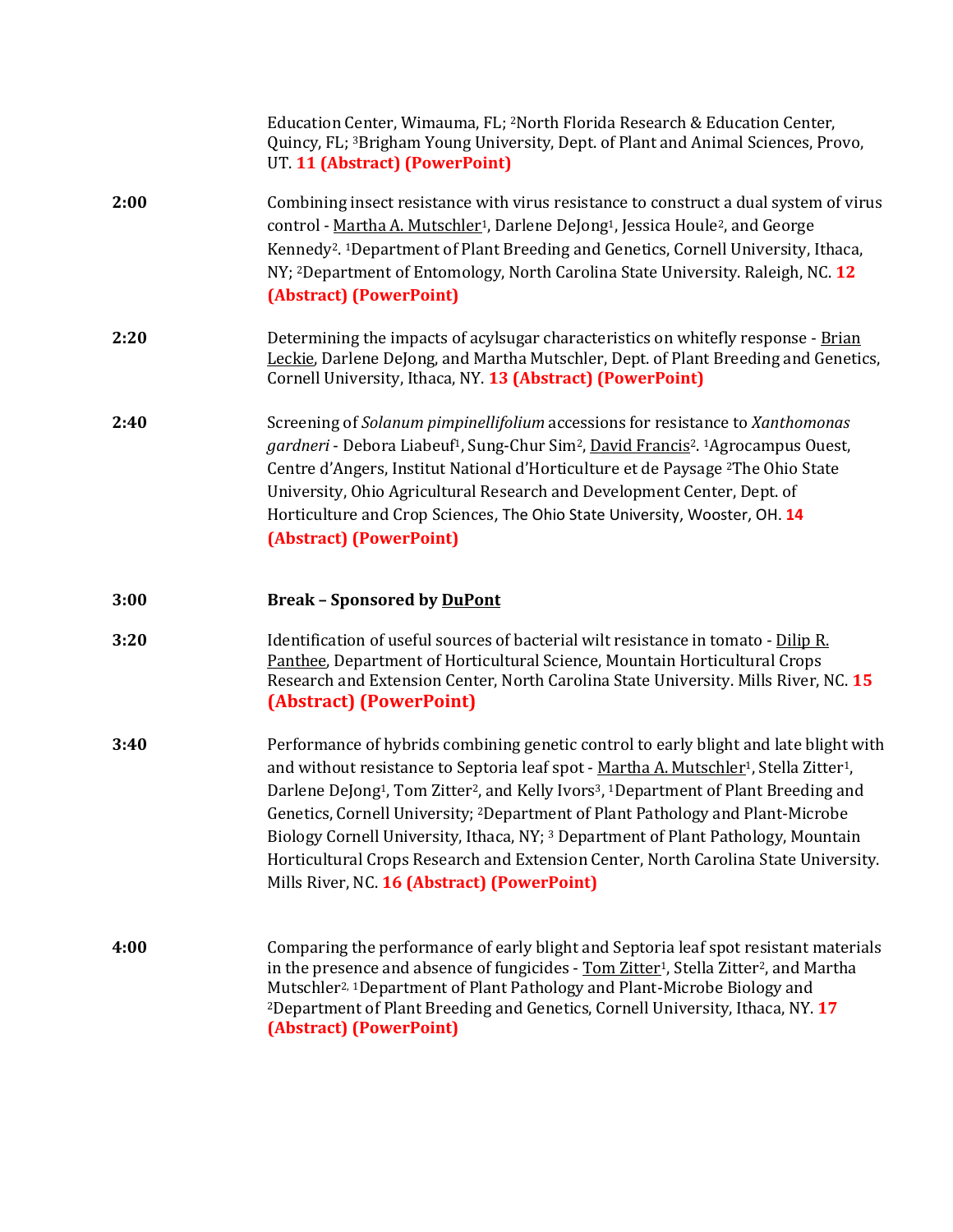| 4:20                       | Initial characterization of Corynespora cassiicola affecting Florida tomatoes - Gary E.<br>Vallad, Department of Plant Pathology, Gulf Coast Research and Education Center,<br>University of Florida. Wimuama, FL. 18 (Abstract) (PowerPoint)                                                                                                                                                                        |
|----------------------------|----------------------------------------------------------------------------------------------------------------------------------------------------------------------------------------------------------------------------------------------------------------------------------------------------------------------------------------------------------------------------------------------------------------------|
| 4:40                       | Effectiveness of Vapam (metam sodium) at reducing root rot symptoms and<br>improving yield in Ontario processing tomatoes - Cheryl Trueman <sup>1</sup> and K. Conn <sup>2</sup> ,<br><sup>1</sup> University of Guelph, Ridgetown Campus, Ridgetown, ON N0P 2C0, and <sup>2</sup> Southern<br>Crop Protection and Food Research Centre, Agriculture and Agri-Food Canada,<br>London, ON. 19 (Abstract) (PowerPoint) |
| 5:00                       | Phytophthora infestans transmitted to seedlings growing from tomato fruit rotted by<br>late blight - Margaret T. McGrath, Department of Plant Pathology and Plant-Microbe<br>Biology, Cornell University, Long Island Horticultural Research and Extension<br>Center, Riverhead, New York 11901. (Abstract) (PowerPoint)                                                                                             |
| 5:30                       | Adjourn - Stroll on the Ithaca Commons and refresh in the Fall air!                                                                                                                                                                                                                                                                                                                                                  |
| $6:30 - 8:30$ pm           | Dinner at Holiday Inn (sit down dinner with cash bar) - Guest speaker Dr. Jay Scott,<br>University of Florida, "Philosophical Approach to Tomato Breeding - Is There Flavor Out<br>There?" (PowerPoint)                                                                                                                                                                                                              |
| Thursday, October 13, 2011 |                                                                                                                                                                                                                                                                                                                                                                                                                      |
| $7:00 - 8:15$ am           | <b>Breakfast - Holiday Inn - Ballroom</b>                                                                                                                                                                                                                                                                                                                                                                            |
| $7:30 - 8:15$ am           | <b>Registration - Holiday Inn Lobby</b>                                                                                                                                                                                                                                                                                                                                                                              |
| 8:30 am                    | <b>Morning session</b><br>Moderator - Judson Reid, Cornell Veg. Program, Extension Specialist, Penn Yan, NY<br>(Yates Co.)                                                                                                                                                                                                                                                                                           |
| 8:30                       | Late blight on tomatoes and potatoes in eastern USA in 2011 - Kevin Myers,<br>Giovanna Danies, Ian Small, William Fry, Department of Plant Pathology and Plant-<br>Microbe Biology, Cornell University, Ithaca, NY. 20 (Abstract) (PowerPoint)                                                                                                                                                                       |
| 8:55                       | A decision support system for late blight of tomato - <u>Ian Small</u> , L. Joseph, S. McKay,<br>and W. Fry, Department of Plant Pathology and Plant-Microbe Biology, Cornell<br>University, Ithaca, NY. 21 (Abstract) (PowerPoint)                                                                                                                                                                                  |
| 9:20                       | Differences in virulence of <i>Phytophthora capsici</i> isolates from a worldwide collection<br>on tomato fruits - Leah L. Granke, L. M. Quesada-Ocampo, and Mary K. Hausbeck,<br>Department of Plant Pathology, Center for Integrated Plant Systems, Michigan State<br>University, E. Lansing, MI. 22 (Abstract) (PowerPoint)                                                                                       |
| 9:40                       | Evaluation of products for the management of Botrytis gray mold and bacterial<br>canker in greenhouse tomato - David M. Ingram, Central Mississippi Research &<br>Extension Center, Raymond, MS. 23 (Abstract) (PowerPoint)                                                                                                                                                                                          |